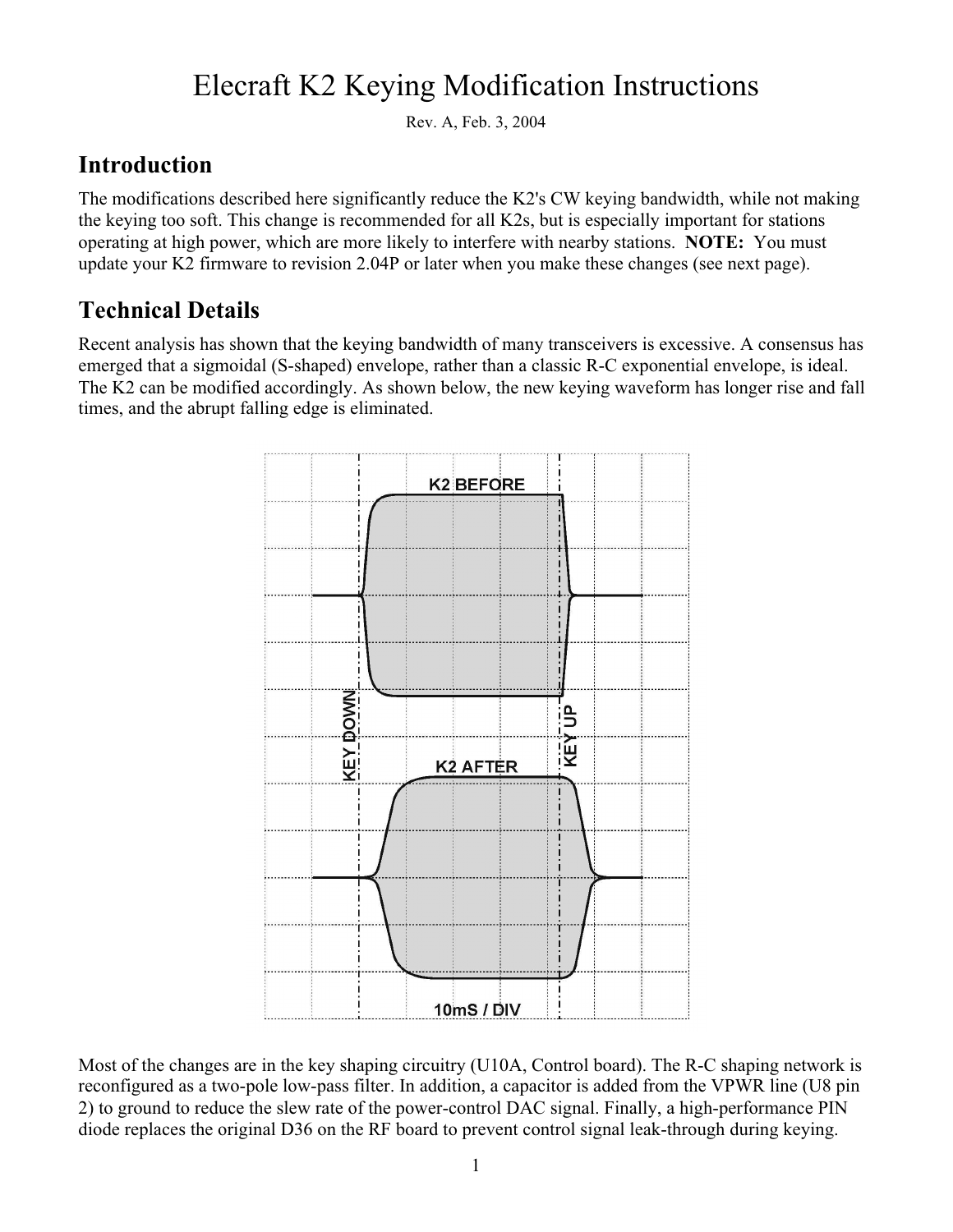### **Parts Inventory**

| Ref.                              | <b>Description</b>                                                | Qty.                        | Part No. |
|-----------------------------------|-------------------------------------------------------------------|-----------------------------|----------|
| C <sub>31</sub> , C <sub>46</sub> | Capacitor, .01 µF monolithic ("103")                              | $\mathcal{D}_{\mathcal{A}}$ | E530009  |
| C45                               | Capacitor, $22 \mu$ F electrolytic                                |                             | E530012  |
| $RF-D36$                          | PIN diode, 5082-3081, glass body                                  |                             | E560014  |
| R22                               | Resistor, 82 k, 1/4 watt, 5% (gray-red-orange)                    |                             | E500119  |
| R21                               | Resistor, $270 \text{ k}$ , $1/4$ watt, $5\%$ (red-violet-yellow) |                             | E500101  |
| Misc.                             | Hookup wire, #24, green (used for insulation only)                | 4 inches                    | E760008  |

All parts to be changed or added are on the Control board except D36, which is on the RF board.

#### **Preparation for Modifications**

- 1. Check your firmware revision by holding any switch while turning power on. The number displayed on the left side of the LCD is the main microcontroller firmware revision (U6 on the Control board) while the number displayed on the right side of the LCD is the I/O controller (IOC) firmware revision (U1 on the RF board).
- 2. If the main microcontroller firmware revision is earlier than 2.04H, you'll need to replace it now. If your IOC firmware is older than version 1.09, you will need to replace the I/O controller at the same time. Complete all of the instructions supplied with the K2 Rev. 2 Firmware Upgrade.
- 3. Turn the K2 off and remove the top cover or KPA100 module.
- 4. **To protect static-sensitive components, put on a wrist strap or touch a grounded surface.**
- 5. Remove the Control board (first remove the KAF2 or KDSP2 if applicable).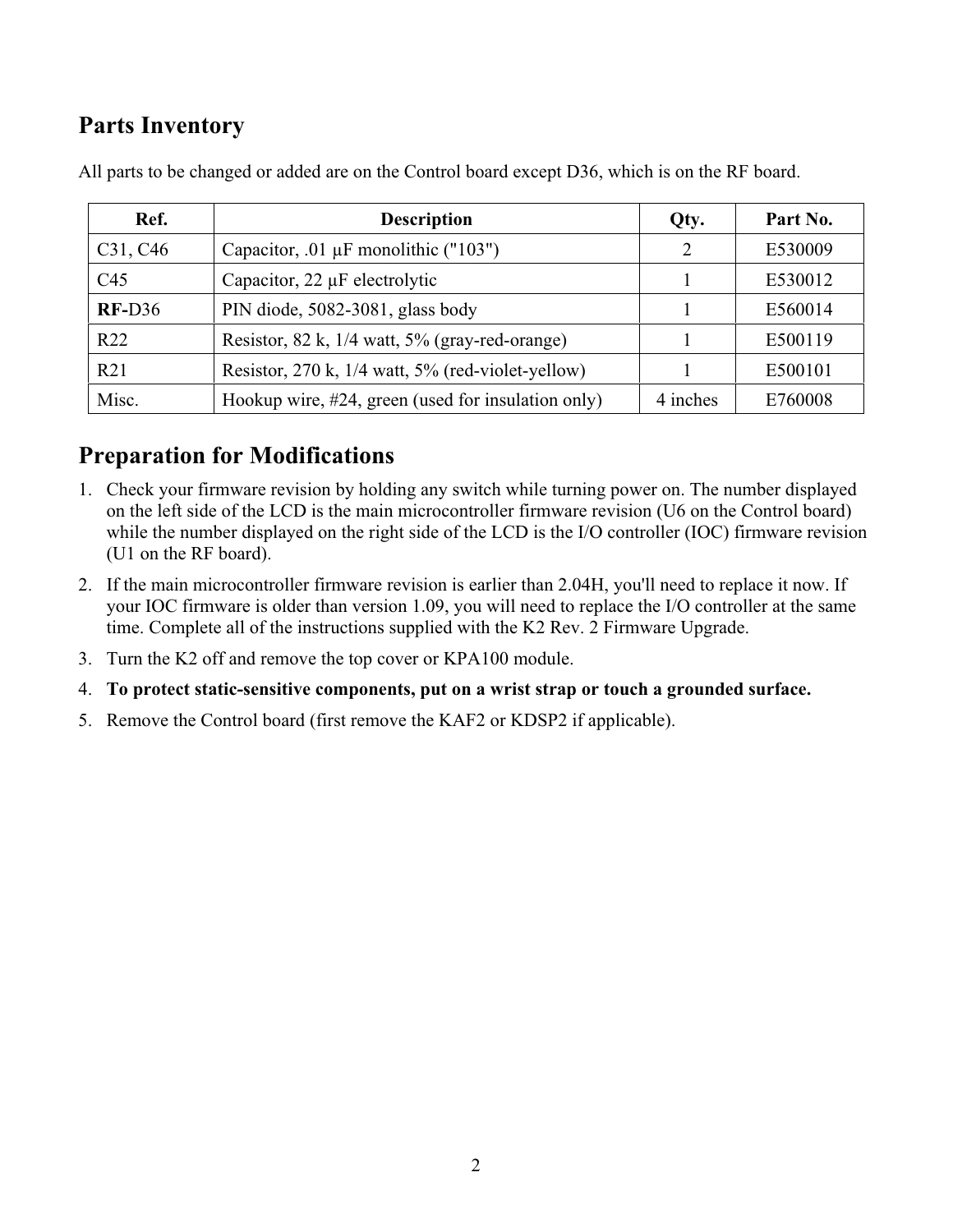#### **Changes required to the K2 Control Board**

## **WARNING**

**Components on Control Board can be damaged by Electrostatic Discharge (ESD)! Be sure to take precautions to protect against ESD by using a grounded wrist strap or by touching a grounded object periodically while working with the Control Board.**



- $\mathbf{L}$ On the *top* (component) side of the Control board, CAREFULLY cut the PC board land running from RP2 pin 2 to U10 pin 3. This land runs under U10, around U10 pin 2, to pin 3. Cut it at the point indicated in the illustration, above.
- $\Box$ Use an ohmmeter between RP2 pin2 and U10 pin 3 to confirm that the connection between these two pins has been completely broken. Resistance should be greater than 1k ohms.
- $\mathbf{I}$ Remove D3 and replace with an 82k (Gry-Red-Org) 1/4w resistor. See illustration, above. Note that the new *resistor* at D3 will now be designated as R22.

Remove R21and replace with a 270k (Red-Vio-Yel) 1/4w resistor. See illustration, above.

 $\mathbf{I}$ 

- Remove C31 and replace with a .01 $\mu$ F ("103") monolithic capacitor. See illustration, above.
- Locate the 4" (10 cm) piece of green insulated wire that was provided with the modification parts kit. Strip 1/4" (6.4 mm) of insulation from one end of the wire and then remove and discard the wire from the remaining insulation. RETAIN the green insulation.
- Cut two 1/4" (6.4 mm) lengths of the green insulation and slip them over the leads of the remaining uninstalled .01 µf ("103") monolithic capacitor (C46).